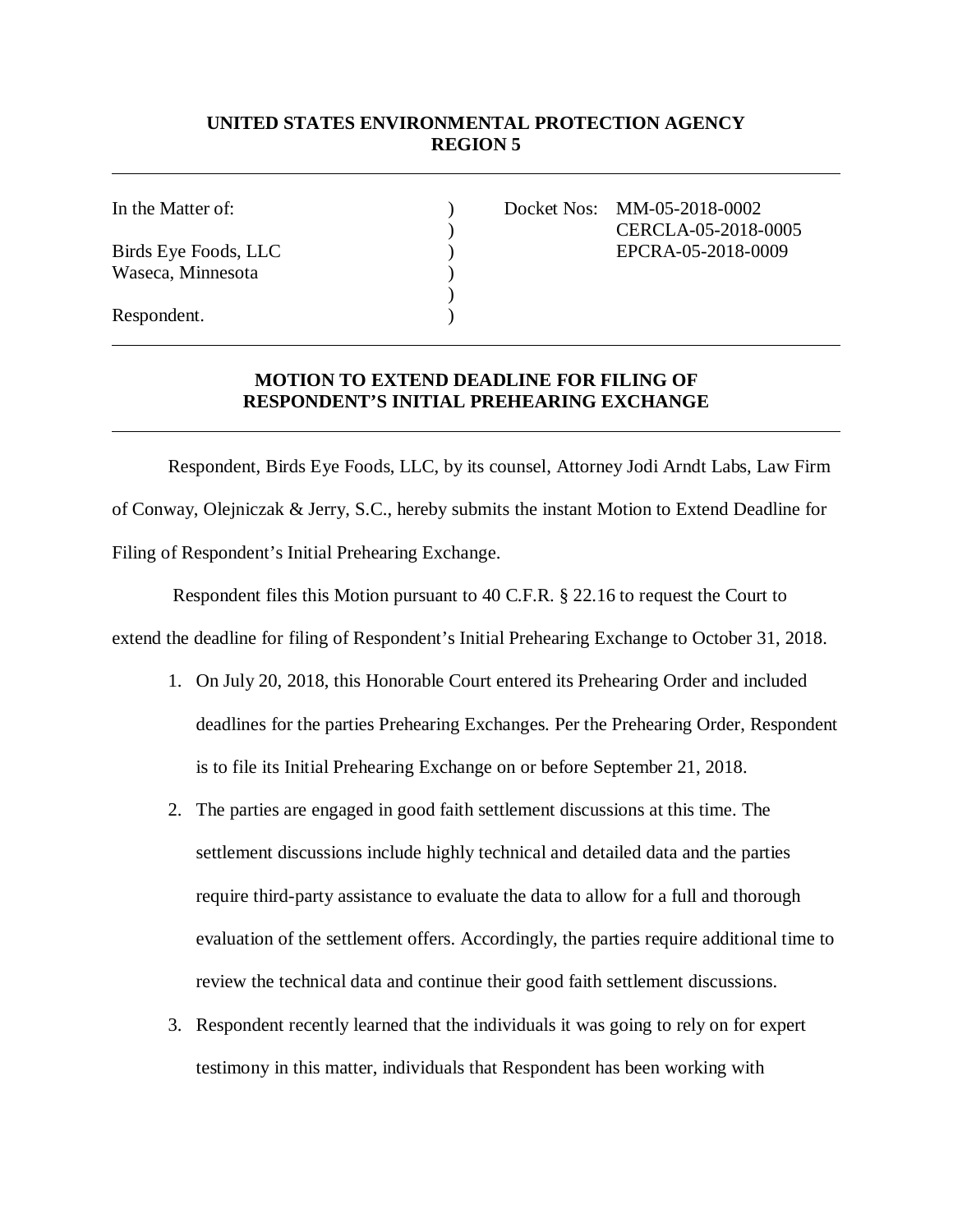throughout the course of this matter and prior to the Complainant's filing of the complaint in this matter, has a conflict that prevents them from serving as an expert in this matter. Respondent, therefore, needs additional time to locate and retain an expert concerning the technical issues involved in this matter.

4. Respondent's counsel has conferred with Complainant's counsel concerning this motion and Complainant does not oppose Respondent's motion.

WHEREFORE, Respondent requests the Court to extend the deadline for filing of

Respondent's Initial Prehearing Exchange from September 21, 2018 to October 31, 2018.

Dated this 14<sup>th</sup> day of September, 2018.

LAW FIRM OF CONWAY OLEJNICZAK & JERRY, S.C. Attorneys for Respondent, Birds Eye Foods, LLC

By: s/Jodi Arndt Labs Jodi Arndt Labs (WI State Bar #1003359)

ADDRESS/CONTACT INFORMATION:

231 South Adams Street Green Bay, WI 54301 P.O. Box 23200 Green Bay, WI 54305-3200 Telephone: (920) 437-0476 Facsimile: (920) 437-2868 [jodi@lcojlaw.com](mailto:jodi@lcojlaw.com)